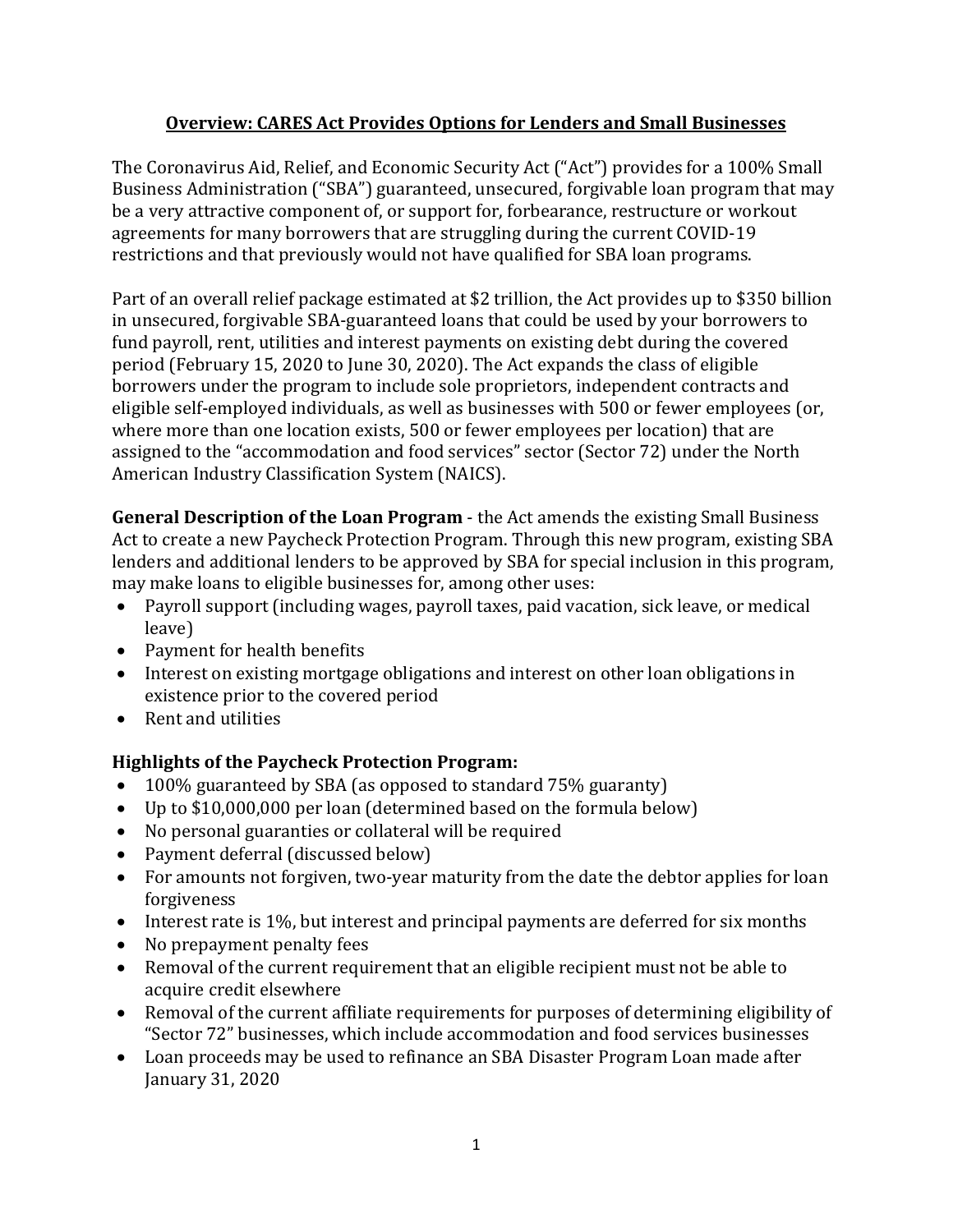- Eligible recipient must certify that the loan is necessary to support the ongoing operations of the eligible recipient due to uncertainties of the current economic conditions caused by COVID-19; the funds will be used to retain workers and maintain payroll or cover the expenses described above; the eligible recipient does not have an application pending for another Small Business Act loan; and the eligible recipient has not received amounts for the same purpose and duplicative of the amounts applied for or received under the loan.
- SBA will reimburse processing costs of participating lenders based on the amount of the loan:
	- o 5% for loans of not more than \$350,000
	- o 3% for loans more than \$350,000 and less than \$2,000,000
	- o 1% for loans of not less than \$2,000,000
- The loans are made on a nonrecourse basis. The lender cannot seek collection from any individual shareholder, member or partner of the business. There is an exception to the nonrecourse nature of the loan if the recipient uses the loan proceeds for something other than an authorized use.
- Loans are eligible to be sold on the secondary market
- The standard SBA guaranty and annual fees are waived for covered loans

Additional information and applications can be found at the U.S. Small Business Administration's Coronavirus Relief Options Paycheck Protection Program webpage and the U.S. Treasury Department's CARES Act webpage for Small Business Assistance.

**Calculating the Maximum Loan Amount** - the maximum loan amount is calculated as follows:

• The lesser of (a) \$10,000,000; or (b) 2.5 multiplied by (average total monthly payments by applicant for payroll costs incurred during the 1-year period before the date on which the loan is made.

Payroll costs are equal to the sum of payments made in the form of salary, wage, other compensation, cash tips, vacation, medical and sick leave, payments to continue group health benefits, and amounts paid on state and local payroll taxes on such compensation.

Please be advised special rules apply if an eligible recipient is seasonal or not in business between February 15, 2019 and June 30, 2019.

**Payment Deferral** - any business operating on February 15, 2020 that is a qualified borrower that makes an application under the Program qualifies for payment deferrals for principal, interest, and fees for six months, but interest will continue to accrue during the deferral period. Lenders are required to allow such deferrals, and in the event a secondary market investor declines to approve a lender's deferral, SBA must then purchase the loan. Additional guidelines on this process are forthcoming.

**Loan Forgiveness** - debt obligations are forgivable in an amount not to exceed the principal amount of the loan and equal to the sum of the following costs incurred and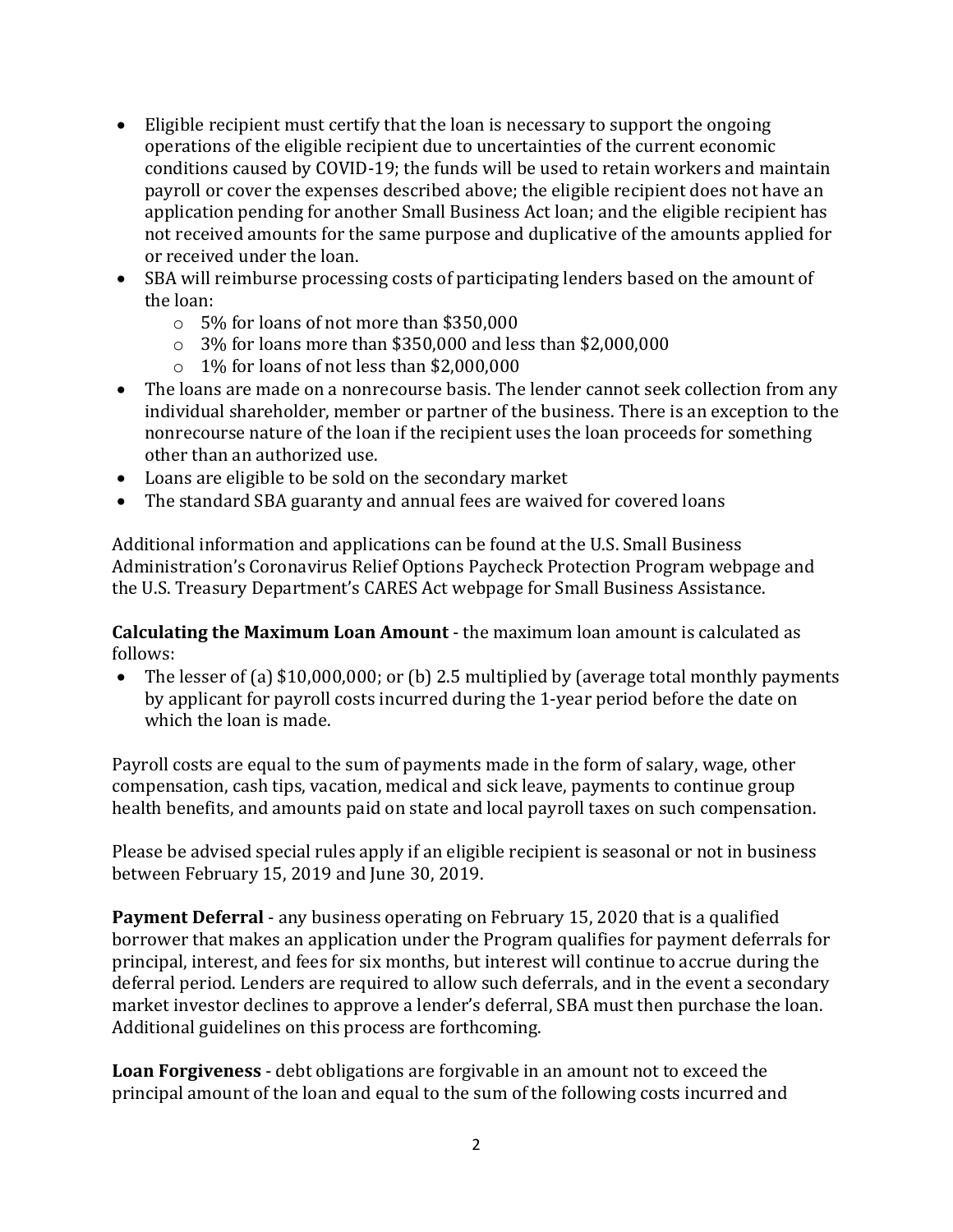payments made during the eight-week period starting when the loan is made and then reduced (as described below):

- Payroll costs
- Payments of interest on covered mortgage obligations
- Payments of covered rent obligations
- Payments of covered utility payments
- Payments of interest on any other debt obligations incurred prior to the covered period

In addition, at least 75% of the loan forgiveness amount must be used for payroll costs and not more than 25% may be used for other allowed expenses, such as rent, utilities and interest. The borrower must document the use of the proceeds for payroll costs for loan forgiveness. The portion of any loan not forgiven will have a two-year term and 1% interest rate.

With respect to the reduction in full-time employees, reductions to the forgiveness amount are made by taking the sum of the above items and multiplying them by the average number of FTEs per month – calculated by the average number of FTEs for each pay period falling within a month during the covered period divided by either:

- (a) Average FTEs/month during Feb 2019 to June 2019; or
- (b) Average FTEs/month during Jan. 1, 2020 to Feb. 29, 2020.

With respect to the reduction in wages, a reduction to the forgiveness amount is calculated by determining the amount of any reduction in total salary or wages of any employee during the covered period that is in excess of 25% of the employee's salary or wages during the employee's most recent full quarter of employment before the covered period.

To encourage businesses to rehire workers who were laid off during the COVID-19 outbreak, businesses can reduce the reduction amount if they rehire previously laid-off employees or make up for wage reductions by June 30, 2020.

Within 90 days after the foregoing forgiveness amount is determined, SBA must remit to the lender an amount equal to the amount of forgiveness, plus interest through the date of payment to such lender. SBA must purchase the expected forgiveness amounts within 15 days. Any amounts forgiven are treated as cancelled indebtedness.

Additionally, the lender, or third-party participant in the secondary market, may report the expected forgiveness amount on a covered loan or pool of such loans to SBA, up to 100% of the principal of the loan. SBA must then purchase the expected forgiveness amount within 15 days of receiving such report.

## **Regulatory Changes for Lenders**

 *Risk-Based Capital Requirements* - Loans made under the Paycheck Protection Program are given a risk weight of 0% under the risk-based capital requirements of the